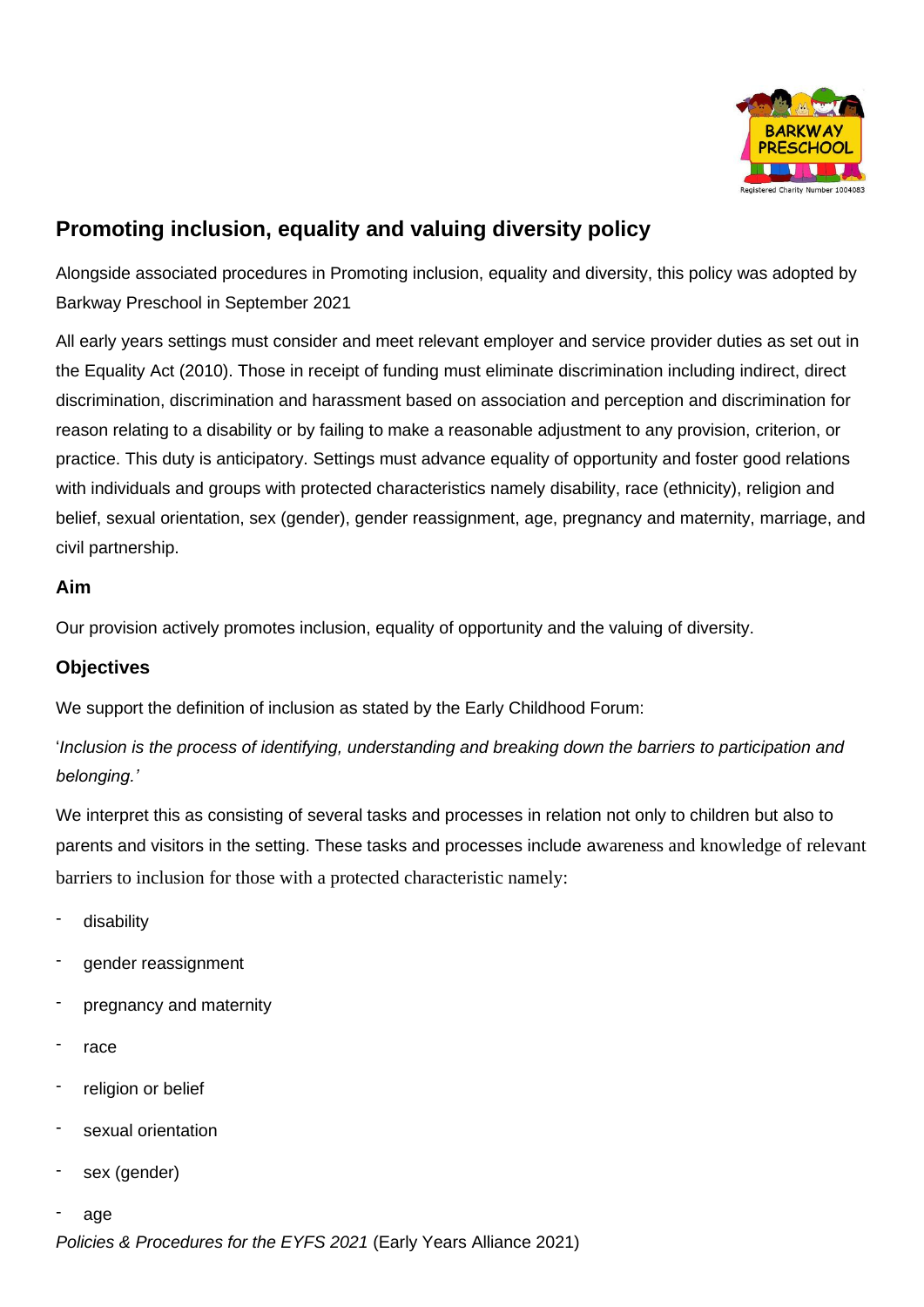marriage or civil partnership (in relation to employment)

This includes unlawful behaviour towards people with protected characteristics. Unlawful behaviour being direct discrimination, indirect discrimination, associative discrimination, discrimination by perception, harassment, and victimisation (in addition, we are aware of the inequality that users facing socio-economic disadvantaged may also encounter). We will not tolerate behaviour from an adult which demonstrates dislike and prejudice towards groups and individuals living outside the UK (**xenophobia**). This also applies to the same behaviour towards specific groups of people and individuals who are British Citizens residing in the UK.

We promote understanding of discrimination - through training and staff development - the causes and effects of discrimination on both adults and children and the long- term impact of discrimination; the need to protect children from discrimination and ensure that childcare practice is both accessible and inclusive; the need for relevant support to allow children to develop into confident adults with a strong positive selfidentity.

- Developing practice that includes:
	- Developing an environment which reflects the 'kaleidoscope' of factors that can provide settings with a myriad of influences and ideas for exploring and celebrating difference.
	- Ensuring that barriers to inclusion are identified and removed or minimised wherever possible.
	- Understanding, supporting and promoting the importance of identity for all children and recognising that this comprises multiple facets which are shaped by a 'kaleidoscope' of factors including British values, 'race'\ethnicity and culture, gender, difference of ability, social class, language, religion and belief, and family form and lifestyle, which combine uniquely in the identity of each individual; for example, we welcome and promote bi/multi-lingualism and the use of alternative communication formats such as sign language, and we promote gender equality while at the same time recognising the differences in play preferences and developmental timetables of girls and boys.
	- Recognising that this 'kaleidoscope' also reflects negative images which may be internalised and negatively affect the development of self-concept, self-esteem, and confidence.
	- Promoting a welcoming atmosphere that genuinely appreciate British values, different cultural and personal perspectives, without stereotyping and prejudicing cultures and traditions on raising children, by always involving parents.
	- Promoting community cohesion and creating an environment that pre-empts acts of discrimination so that they do not arise.
	- Recruitment of staff to reflect cultural and language diversity, disabled staff, and staff of both genders.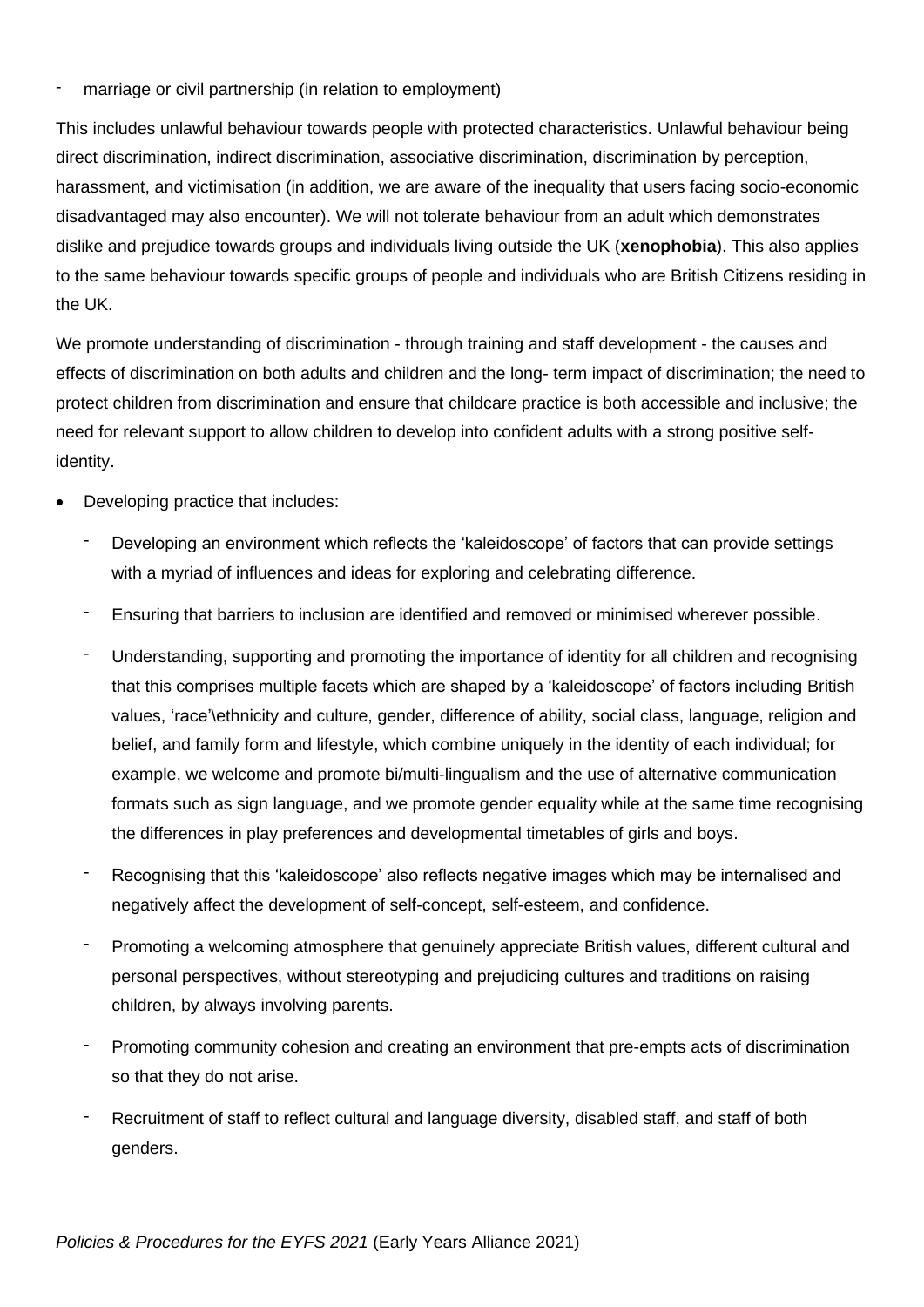- Addressing discrimination as it occurs from children in a sensitive, age-appropriate manner to ensure that everyone involved understands the situation and are offered reassurance and support to achieve resolution.
- Challenging discriminatory behaviour from parents, staff or outside agencies or individuals that affect the well-being of children and the early years community.
- Creating an ethos within which staff work confidently within a culturally complex environment; learning when to change or adapt practice in the setting and having the confidence to challenge practice (including parental) that is not in the child's best interest, seeking support and intervention from agencies where appropriate.
- Ensuring that practitioners work closely with the Special Educational Needs Coordinator to make sure that the additional needs of all children are identified and met.
- We are aware of anti-discriminatory legislation and able to use it to shape the service and support parents and children against discrimination in the local community, for example, against asylum seekers, the Travelling community and same sex parents.
- We regularly monitor and review our practice including long-term preventative measures to ensure equality such as auditing of provision, formulating an equality plan, applying impact measurements and positive actions. In addition, short term measures such as recognition and assessment of children's additional support needs (e.g. impairment, home language, family hardship, specific family beliefs and practices), day-to-day activities, provision of suitable support and resources, activity programme and curriculum., assessment, recognition of special educational needs and developing inclusive relationships.

| This policy was adopted by       | <b>Barkway Preschool</b> |        |
|----------------------------------|--------------------------|--------|
| On                               | September 2021           | (date) |
| Date to be reviewed              | When needed              | (date) |
| Signed on behalf of the provider |                          |        |
| Name of signatory                | Miranda Hughes           |        |
| Role of signatory                | <b>Committee Chair</b>   |        |

#### **Legal references**

General Data Protection Regulation 2018

Children and Families Act 2014 Part 3

*Policies & Procedures for the EYFS 2021* (Early Years Alliance 2021)